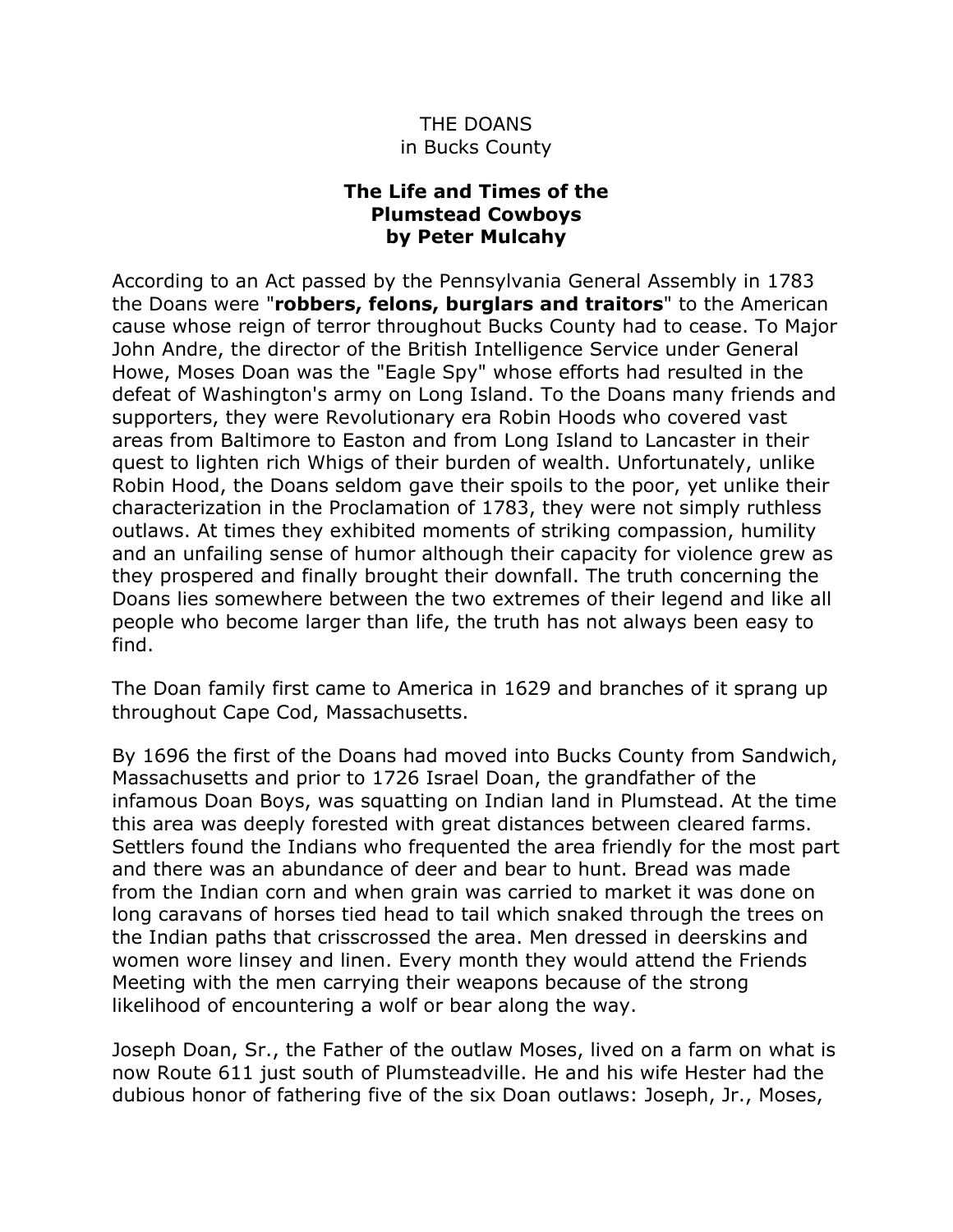Aaron, Levi and Mahlon. Abraham, their first cousin, was the sixth member of the band. Although at various times other outlaws and highwaymen joined up with them, these six were largely responsible for what became the Doan legend.

To understand the origin of the myth that has surrounded these men since they first undertook their exploits, it is necessary to read the description of them by their contemporaries. The sons of Joseph Doan and their cousin were all about 6' in height. They had dark brown hair and long Romanesque noses. Moses had an extremely long neck although all had that similar characteristic in lesser degrees. They were considered quite handsome by the women of their day and in a quirk of fate, they all looked so much alike that they were seldom positively identified in court. But their looks were not the only physical characteristic that the men shared. Each Doan had an athletic ability that was second to none. Saturday afternoons it was the custom for young men from miles around to gather and test each other with a variety of feats of strength and agility. Such games as pitching quoits (hurling large iron bullets,), corner ball and jumping the cat preceded wrestling and foot races. As children growing up in Plumstead, the Doans always excelled athletically be it wrestling, running or jumping. Unfortunately, they displayed these talents most often when they bullied the other locals. One of the few young men in the area to stand up to the Doans was William Hart who, in one of Life's inexplicable twists, would prove to be their tenacious foe years later. None the less, the Doans were repeat winners each Saturday in these feats of machismo which was a constant source of envy for most of their male contemporaries. An indication of how well known they were for their athletic prowess was an incident that occurred in Lancaster in 1786 at the height of their notoriety. A group of men were sitting in front of a hotel and challenging one another to a jumping contest (Remember, there was no TV, at the time). One man quickly defeated the others and while he was basking in his victory another man quietly approached the mark and asked to try. While the locals were smirking at the presumptuousness of the stranger, he proceeded to leap more that two feet higher than the newly crowned champion. The onlookers were astonished and the man who had been beaten was so shocked by the height of the jump that he declared the man had to be either the "Devil or a Doan". The stranger immediately left and later the group learned that the challenger was in fact the outlaw, Abraham Doan.

The career of the Doan Outlaws began with Moses Doan who in the Fall of 1770 quarreled with his Father. In his stubbornness, he refused to make peace and left his childhood home. A few days later he saved the family of the young girl he loved from an Indian attack but his subsequent declaration of love for her was rebuffed. There is speculation that these two events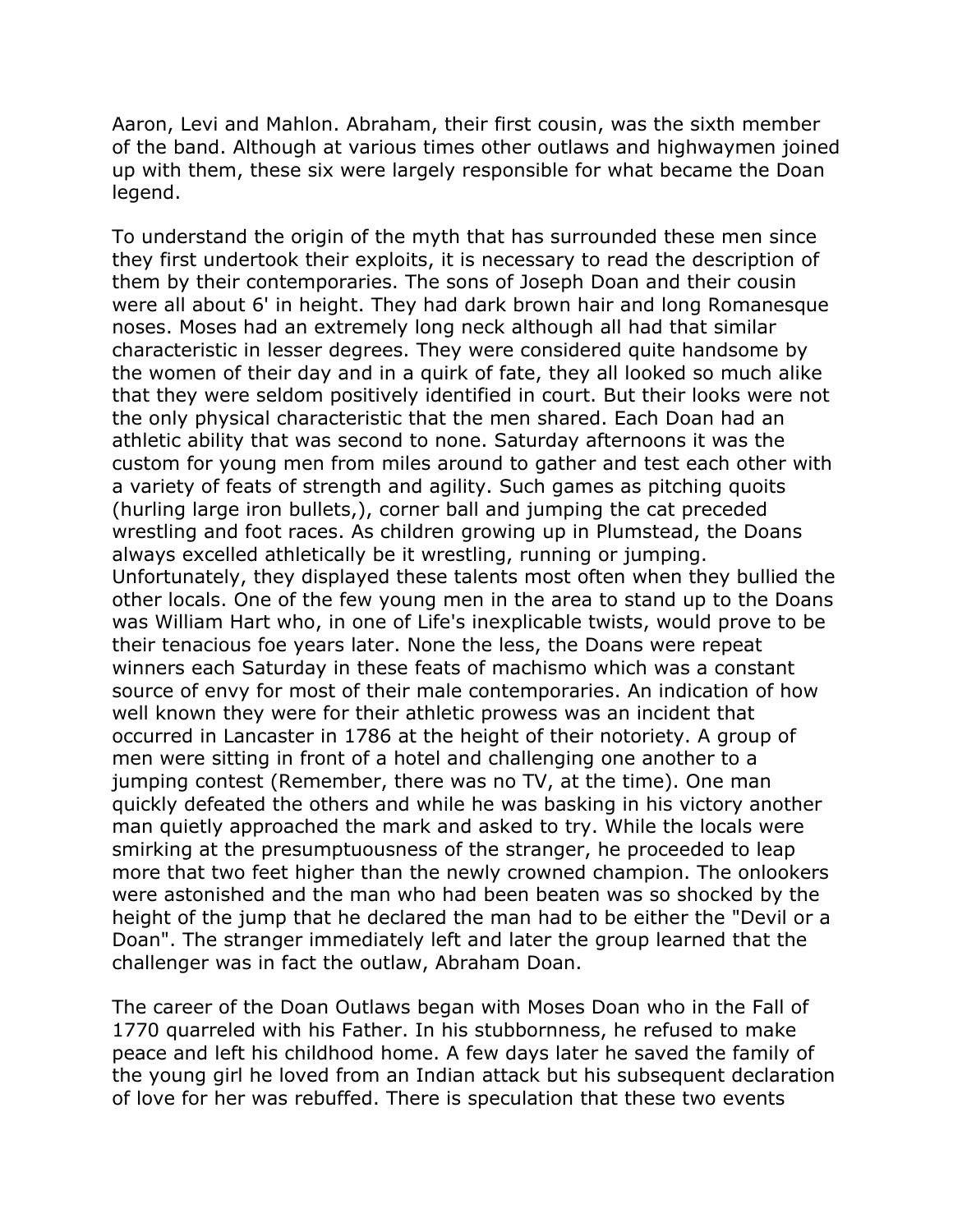turned Moses bitter and set him off on his path to notoriety. His most immediate reaction was to join a small band of local Indians from the Wolf tribe after telling them that he hated the settlers who were inexorably forcing them out and wanted to fight on their side. It is believed that he stayed with them for several months, hunting and engaging in feats of strength with them which he always won. There is no evidence that Moses actually joined his Indian friends in an attack on the settlers. He did, however, let his hair grow down over his shoulders and took on what even his relatives called a "Devilish Look". What this did for Moses psychologically, no one knows but by the next mention of him, he had organized his brothers and gone on his first raid.

Bucks County at this time was primarily made up of Quakers who did not support the coming battle with England.

The non-violent nature of the Friends was not welcomed by those who wanted to break from Mother England. The self-sufficient, agrarian Quaker farmers were not as dependent on trade and did not share the rebels' anger over the various taxes that King George was imposing on the Colonies. The local Committees of Safety were taxing the farmers to raise money for the people in Massachusetts who were suffering following England's closure of the port of Boston in 1774. There is some evidence that Moses Doan believed that if the Quakers, including his parents and relatives, did not pay this tax, they would be branded traitors and their lands would be confiscated by the American government. Whether or not this was true, Moses used this information to sway his brothers into fighting with him for the British and against the rebels. It is generally agreed that by 1774 Moses had enlisted his brothers, Aaron, Levi, Mahlon and Joseph and his cousin Abraham to his cause. It was Moses' idea to harass the Colonists and take back the tribute exacted from their own families by robbing the tax collectors. Unfortunately, while Moses rode to Newtown to scout out the strength and location of the rebels, his newly founded band got antsy and decided to break the ice on their new career by crossing into New Jersey and robbing Mary Doremy's father, the woman who months earlier had turned down Moses' offer of love.

What followed was the stuff of which legends are made.

Having returned late from Newtown, Moses learned of the raid and rode to New Jersey in time to find his brothers in the process of beating the old man into telling them where his gold was hidden. After stopping his overeager band, he promised Mary that although they would never have a life together he would always protect her and her family; and they would never need fear him nor his brothers.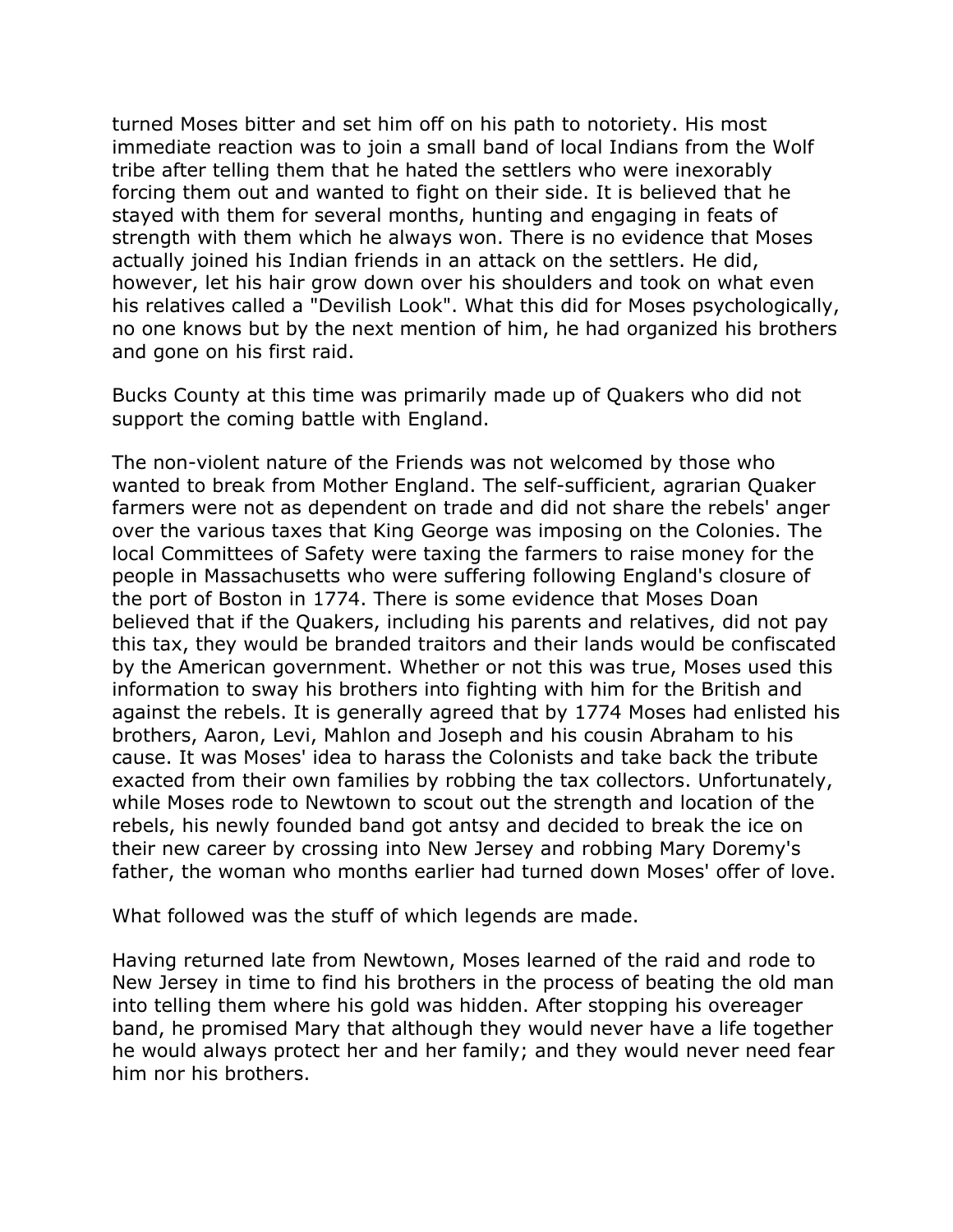Later that evening Moses unveiled to his followers what their principal source of income would prove to be for several years: stealing horses in Bucks County, driving them into Philadelphia and selling them to the British. That and the periodic robbery of Whig tax collectors and wealthy Whig citizens became the *modus operandi* of the Doans. Yet even in their thievery they held to a strange sense of humor. The horse of Joseph Sackett, was stolen by the Doans three different times, keeping it for their own use for nine months the first time and for three months the second. Each time when they no longer needed the horse, they returned it at night to Sackett's pasture. Years later in Canada, Joseph Doan said that they had stolen Sackett's horse for the pure fun of it and did so only to let him and his neighbors know that it could be done. In fact, the surest way to be robbed by the Doans was to let it pass at the local tavern that you were too well protected to ever become their victim.

There were other well-publicized actions during this time that clouded the outlaw name that had been branded on the Doans. Their raid in Chester county on Israel Lucas, for example, clearly showed the limits of Moses' debauchery. During the raid, a sleazy ne'er-do-well by the name of Foxy Joe who had recently joined their group, beat Lucas senseless and then made advances towards his young wife. When Moses Doan entered the room he struck Foxy Joe and made it quite clear that such behavior would not be tolerated. Later that evening when Foxy tried to renew his interest in the woman, Moses beat him near death and then threw him down the stairwell. Returning to the man they were robbing he apologized for Foxy's actions.

At this point in their careers the Doans were working regularly for the British Army as spies and horse "Suppliers". Their cleverness with disguises and their knowledge of the local area allowed them to stay close to the rebel encampments and pass information on troop movements to the British. Their close association with the English began in July of 1776, when Moses and Levi Doan rode to Staten Island, New York to meet with General Howe. He offered himself and his men into the service of the Crown as spies and they were immediately accepted. Their first mission was to spy on the rebel encampments at Newark and Long Island until reinforcements arrived from England and Howe could move on them. While Moses occupied himself primarily with the daily duties of spying, the others went on raiding parties and robbed local Whigs. Many stories began to circulate at this time about Moses' reckless courage since he would ride up to a rebel guard post in the middle of the night, wave hello and then ride off into the darkness on his coal-black horse. His bravado earned him invaluable information for Howe and a reputation as a supernatural being. His reports to the General were so precise and detailed that Howe nicknamed him "Eagle Spy". The ensuing defeat of Washington's army on Long Island was directly attributed to Moses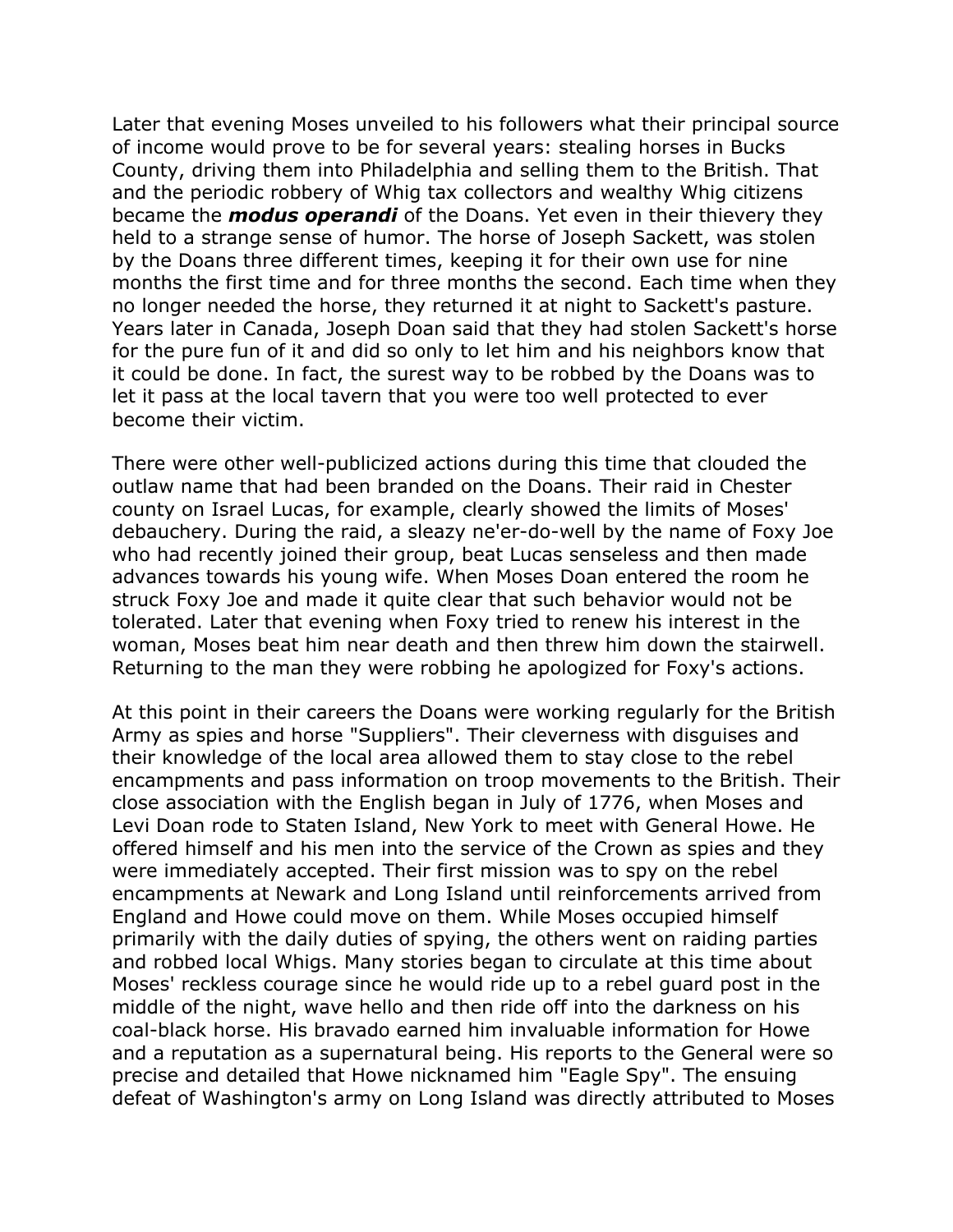Doan who discovered an unprotected backway into the American fortifications. The success of the attack left Long Island in the hands of the British and sent Washington retreating down through New Jersey and into Pennsylvania.

Following that battle, Moses returned to Bucks County to join up with his band who had been driven out of New Jersey by the hue and cry over their activities. They stayed in the home of a friend on Jericho Mountain leaving just before Christmas 1776 to stay close to the Rebel army that was encamped along the river near Newtown. Since they were known on sight by most of the locals, the Doans slept in caves in Solebury and Buckingham during the day and did their spying at night. One of these caves is located in Center Bridge and was discovered in 1875.

Doan and the British suspected that Washington might attack Trenton but they had no idea when, and felt confident that the British and the Hession reinforcements there would prevail. Moses and Abraham were in Newtown on Christmas Eve day and noticed that preparations were underway for marching the troops. They also noticed ferry barges assembling near McKonkey's Ferry (Washington's Crossing, PA). Actually, in the weeks prior, General Washington had ordered that all the boats North and South of the ferry to be confiscated for their use or destroyed. Moses sent Levi with this news to General Grant via New Brunswick and then returned to his Jericho Mountain cave and planned to scout the rebels the following day. That morning he disguised himself as a local farmer and took Old York Road. towards New Hope. He passed the Buckingham Friends and eventually took the Ferry Road to Coryell's Ferry. It was here that Moses saw that the troops and usual sentinels were gone and preparations were being made to dismantle the fortifications. He rode to Bowman's hill where the main rebel encampment was and realized that something very big was happening. At this time a Nor'easter had begun to blow and sleet and snow were falling. Moses suspected that the rebels were heading for Trenton and knew his only chance to help the British was to warn them himself. He went north past Coryell's to Howell's Ferry which was run by a loyal Tory. There he crossed the ice choked river in what had become a raging storm.. Securing a horse, he rode south into the near blizzard. The howling wind, the pounding of the river and cracking of the ice floes was incredible as was the near zero temperature but he kept on. He encountered no one on the road and considered turning back, thinking he may have been wrong about the Americans' intentions.

In an incredible historic moment, as he passed the embankment across from McKonkey's (now Washington Crossing), he heard and saw the rebel barges filled with soldiers pushing through the blizzard towards the Jersey side. He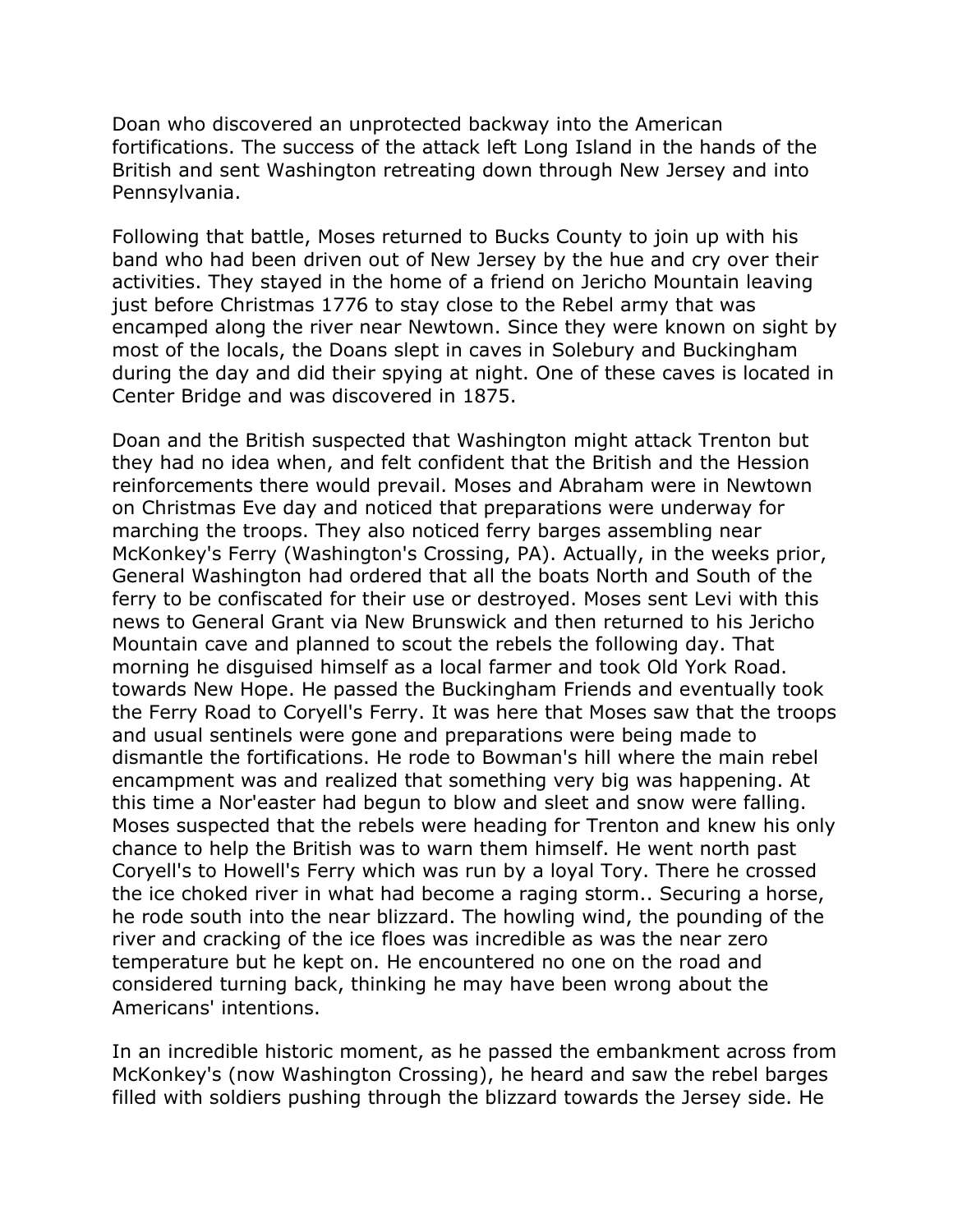was now sure that their objective was Trenton. Moses Doan was, at that moment, in possession of one of the greatest secrets of the war.

There are several versions of what happened next. Historians agree that Moses made it to Trenton and requested to see Colonel Rahl who was in command. The Colonel was playing cards and reportedly did not want to be disturbed. Moses wrote a note and asked that it be immediately brought to Rahl who simply put it into his vest pocket unread. It was found on his person the next day. The note read: "Washington is coming on you down the river, he will be here afore long. Doan". The versions differ mainly on how and from whom Rahl got the note. Most historians agree that a more attentive commander may have utilized Moses Doan's note to prevent one of the Colonial Army's greatest moral victories.

## **DOAN, The Liberator**

Aside from spying, one of the more interesting occupations that the Doans engaged in during this time was the rescue of British Prisoners of War from the American stockade located in Lancaster. Their orchestrated escapes were so frequent and successful that a Major Lee of the American Army pretended to be a prisoner in the hope of uncovering the spy ring responsible for them. For weeks he languished in the prison with the others until he escaped with a group organized by the Doans. His description of one of the typical escapes gives us an indication on just how good the Doans were at what they did. As they made their way back to the British lines Lee realized that their liberator was none other than Abraham Doan. They traveled only at night and were hidden during the day in secret rooms built into homes, barns and even tombs. Abraham, however, had suspected the Major almost immediately and when they reached the Delaware, he confronted him, touching off a life and death struggle. Although both survived their battle, neither could get the better of the other and, when the moment presented itself, the two eagerly fled each other. Lee returned to Lancaster, retraced his escape and arrested 15 people as traitors.

In 1778 following the British victory at Brandywine, the English occupied Philadelphia to the delight of the Doans. It made it much easier for them to sell their plunder and horses in the city. During February of that year their raids throughout Bucks County resulted for the first time in the raising of a posse for the sole purpose of bringing them to justice. At this time an incident occurred which illustrated not only the noble though misguided nature of Moses Doan, but also his capacity for violence.

A young mother whose husband was with Washington at Valley Forge could not obtain a travelling pass from the British in order to buy food for her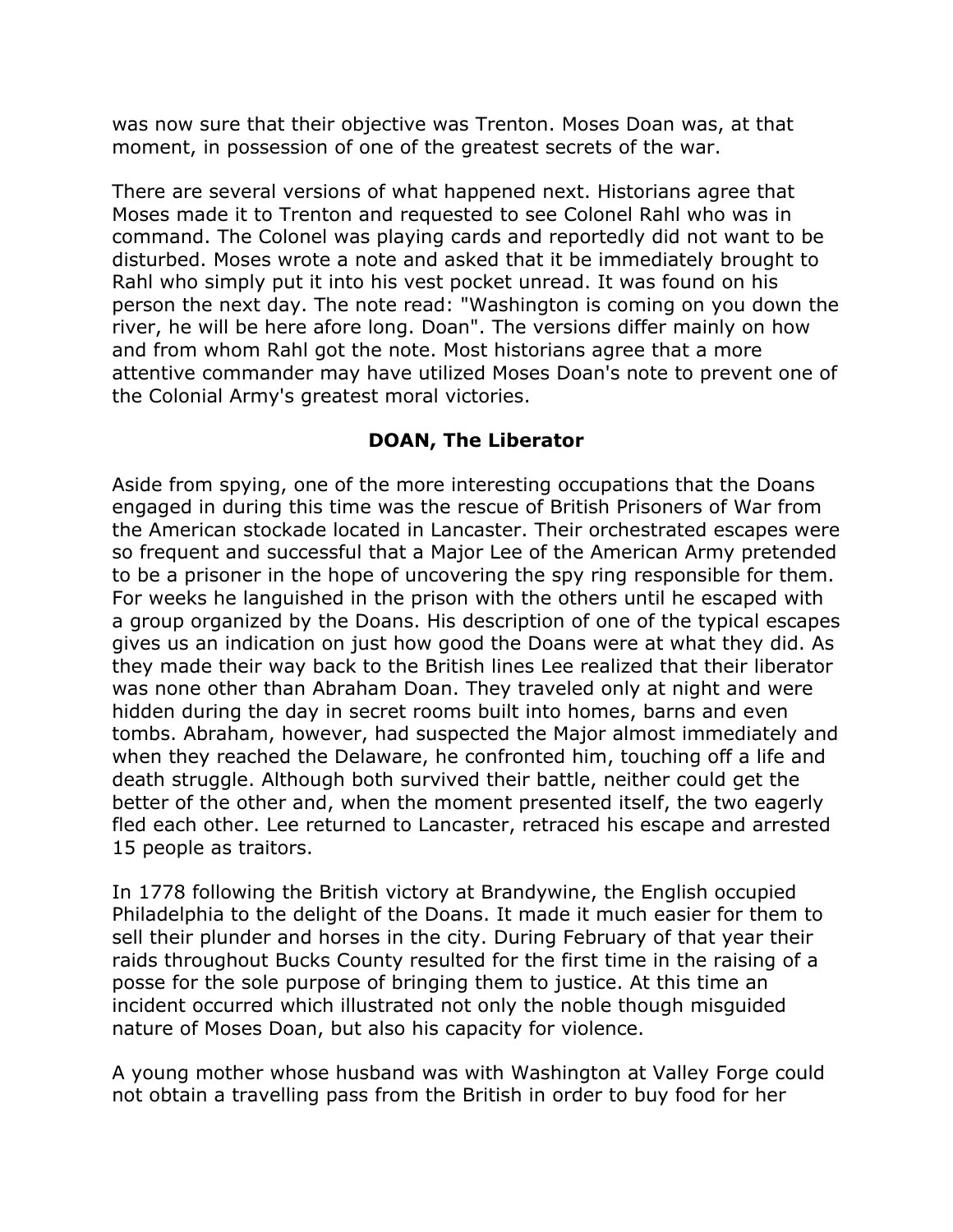children. Despite repeated petitions to the British leaders, the pass was not forthcoming. Spurned on by the cries of her hungry children, she finally set out for the mills along a series of back roads that would keep her from the sight of the British sentinels. The woman was so exhausted from hunger and the long journey that she was near death the following day when she endeavored to return home. Burdened by her sack of flour, she struggled along the road, periodically dragging her cargo through the woods to skirt the British guards along the way. Suddenly she was stopped by a man. She immediately assumed from previous descriptions that he was one of the Doans. She told him of her husband at Valley Forge and her hungry children and the stranger, Moses Doan, gave her his purse with all the money he had in it. He then warned her of another sentinel just ahead on the road and disappeared before she could thank him. She pressed on and was almost home when a British guard challenged her and demanded a pass. When she could not produce it, he demanded her sack of flour which the woman, weak from her journey, gave up meekly. At that moment Moses Doan appeared from the woods. She knew it was Moses by his clothing but his demeanor was quite different from the man she had met only minutes before. He shambled over to the soldier like an old man and asked that he return the woman's flour, even offering twice its value in gold. When the guard refused and then threatened to arrest Moses, he seized him by the throat and told the woman to grab her flour and run. As soon as she was safely away, Moses drew a pistol and shot the guard in the head. Instantly, the alarm went up from the guard house and along the line of pickets. Moses escaped into the woods where he found his horse and rode for the safety of the river. Before he was to finally escape he would shoot another guard and kill a British officer who was in the lead barge pursuing him across the Delaware. Having failed to capture him, the British soldiers later attributed his escape to supernatural reasons which served to further escalate the legend of Moses Doan.

By June of 1780, the Pennsylvania side of the Delaware had become too hot for the Doans. Although they hid in a variety of caves in Holicong, Plumstead and Solebury as well as old hunting cabins which lay obscured in the heavy woods that covered much of the area, they had become so notorious that they could no longer depend on their friends to hide them or warn them of their enemies. Moses and his cousin Abraham were now the accepted leaders of the outlaws and to them fell the job of planning and implementing their raids.

On June 7th just south of Elizabethtown, an army of four thousand British soldiers who had marched from Staten Island to attack a small settlement on the strength of a report by Moses Doan that the citizens were sympathizers to the rebel cause. Moses did not know this, he simply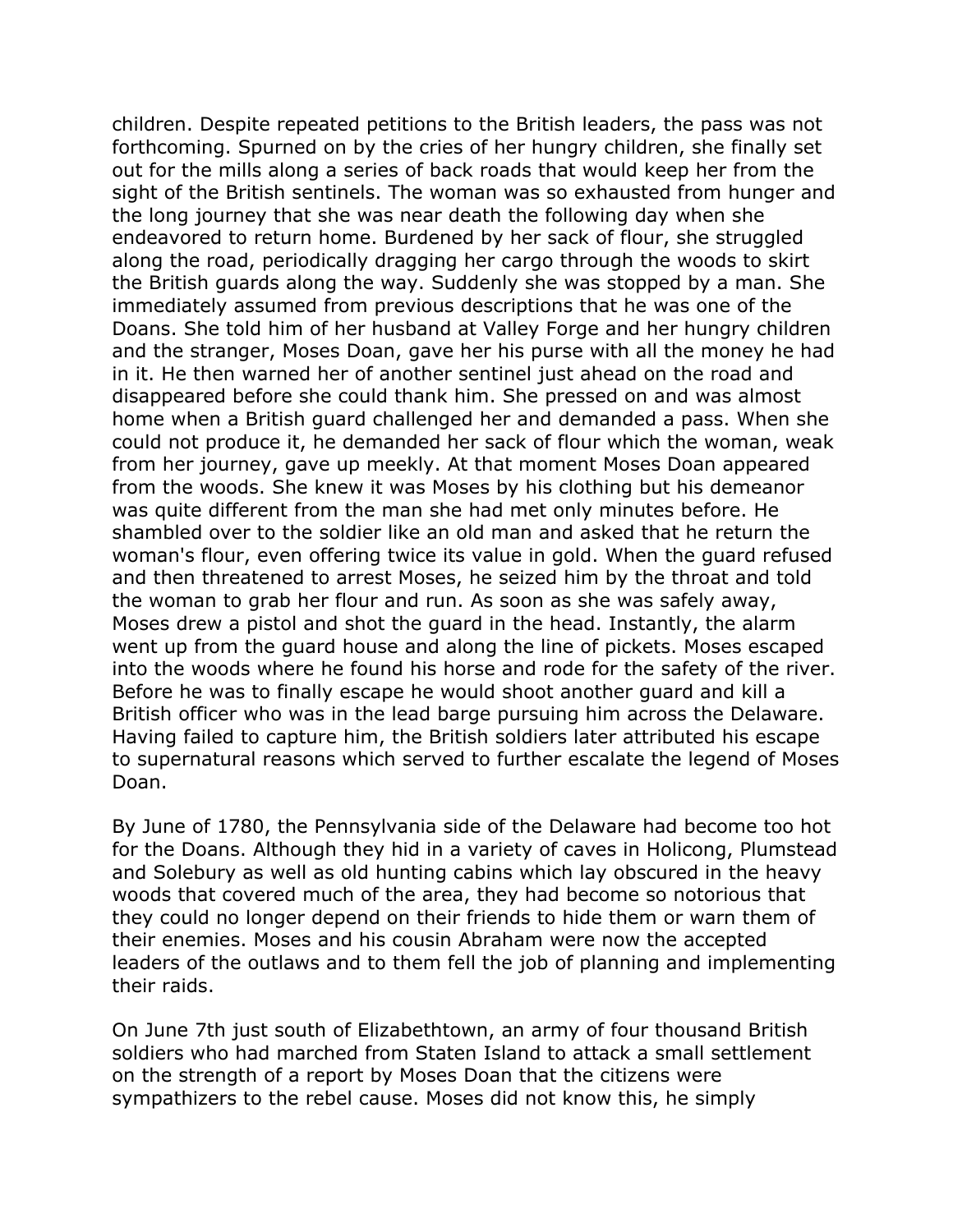ascertained that there were wealthy farmers in the settlement and tricked the British into attacking so his men could take the plunder. During the attack, an intoxicated Abraham Doan killed the local Pastor's wife, a mother of nine, as she sat in her home with her children huddled in fear around her. With that crime the Doans crossed a line from which they were never able to return. Within three years their leader would be dead and the others in jail or being pursued unmercifully.

Still their legend grew in all directions. Later that year it became known that Joseph Doan had impersonated the British Lord Rawdon who during the English occupation of Philadelphia was a popular guest at the homes of both Tories and Whigs. For two days this Plumstead farm boy who possessed a striking resemblance to the English Lord, impersonated him while a guest of one of Philadelphia's most distinguished families. He was later described as witty and charming although, in the end, he had relieved his host of his cash and much of his silverware. Several days later, Doan mailed his victim a letter asking if he enjoyed his visit with Lord Rawdon.

The following year, October 22,1781 the Doans robbed the Newtown Treasury of 1,307 Pounds, the largest robbery of Public funds ever. It is believed they did this in retaliation for the surrender of Cornwallis at Yorktown three days earlier. Newtown at the time was a mustering center for the Colonial Army.. the Doans' incredible bravado had to be the result of the impunity they had operated with since their first raid. From eyewitness testimony, it is believed that the outlaws fled into Wrightstown where they buried the money.. .it was never found.

That winter they began stealing horses again and running them south to Baltimore for sale. A neighborhood defense group was organized to put an end to their raids but many of the locals refused to help fearing that, if unsuccessful, the Doans would come down hard on them. Colonel William Hart, a Doan adversary from his childhood years with them, enlisted the aid of twelve other men including a Colonel Robinson who was running a popular tavern in Dublin at the time. Also on the posse was Patrick Mechlin who proved to be a rather large thorn in the Doans' side. His was the job of spying on the outlaws activities and he did so with such determination that he would sleep all day and prowl all night in search of them. He rode a horse faster than any ridden by the outlaws and he had a habit of catching them on the road, riding ahead and screaming, "The Doans are Coming, The Doans are Coming". Needless to say, this thwarted many of the outlaws' intentions.

At this time Colonel George Piper of Bedminster was appointed deputy U.S. Marshal with authority to arrest the Doans dead or alive. He and his *posse*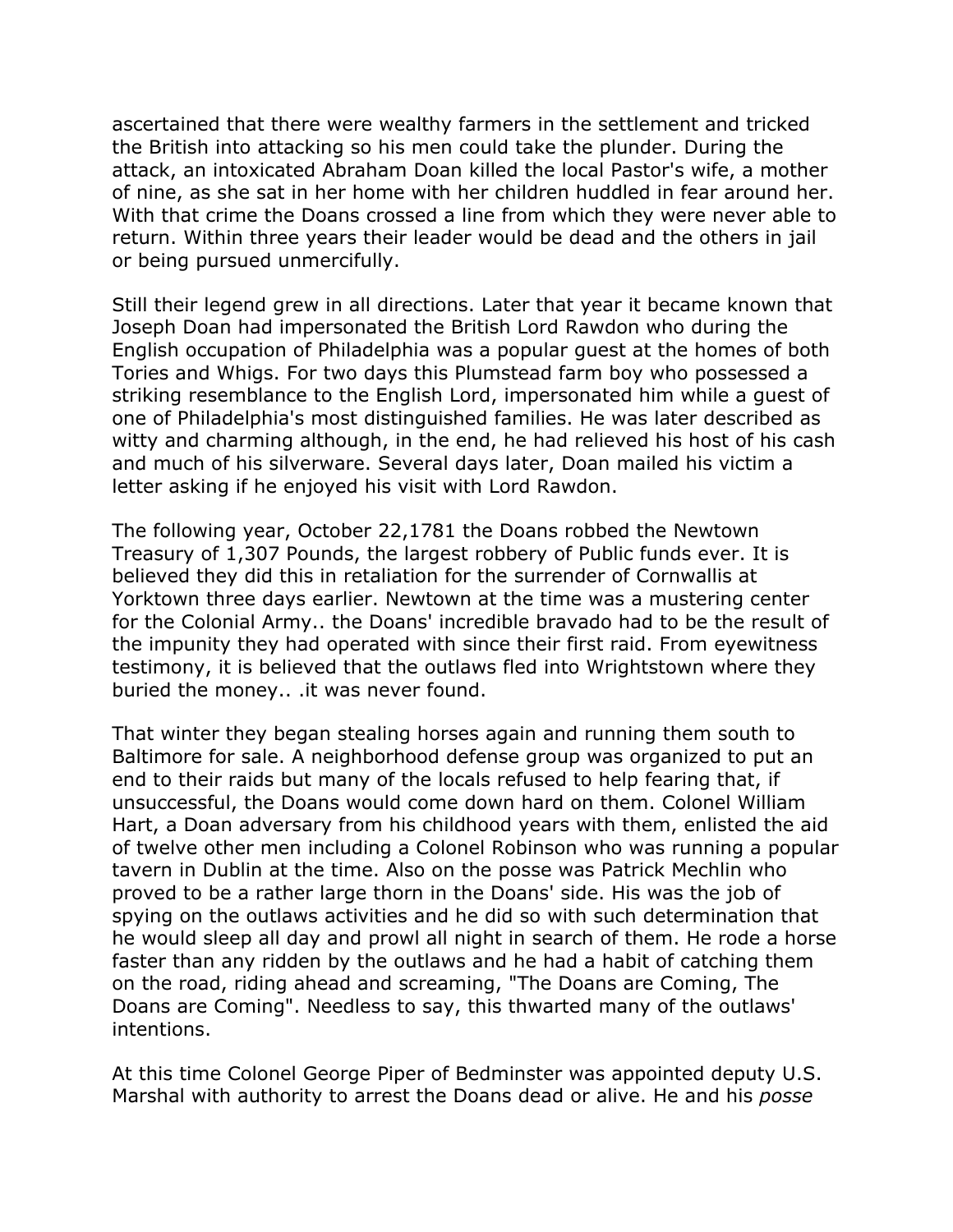*commitatus* made it very difficult for the Doans, nearly capturing them on several occasions and rooting out their secret rooms and hiding places in area barns. Colonel Hart's tenacity forced the Doans south into Virginia and they stayed away from Bucks County for more than a year. During that time, one of the gang's number, James Fitzpatrick of Chester County, who had decided not to go South with them, was captured, tried and hung in Philadelphia. Fitzpatrick, a well known Chester County outlaw, had joined the Doans and became a close friend of Moses. His execution had a profound effect on the gang's leader who, uncharacteristically and unsuccessfully tried to murder the woman who had betrayed Fitzpatrick to the rebels. He informed his gang that from then on they could expect the same treatment from the authorities if they were captured.

From this point on the Doans were trailed incessantly by a variety of armed posses. With the war over, they could no longer count on the help of Loyalists. Worse, they could not return home literally since the government had confiscated the properties of their parents in punishment for their children's actions. Yet with all the pressures on them, they returned to the Plumstead area and began robbing the local farmers once again.

Some time later during an attempted robbery at Colonel Robinson's tavern in Dublin, Joseph Doan was shot and captured. He was immediately transferred into Philadelphia and imprisoned. Moses and the rest meanwhile were hiding in a small log house along the Tohickon Creek on the Plumstead side. It is this event that led to the legend that Moses Doan rode his horse off the cliffs above Fleecydale Road, choosing death rather than capture at the hands of Colonel Hart's men.

The gang was, in fact, secreted at a farm above Fleecydale Road. It was owned by a man named Halsey who had hidden them on occasion. The man's wife had no flour with which to feed them and she sent her eleven year old son to Wismer's mill located along the Delaware. The boy let it slip that the Doans were at his house and word was passed to Colonel Hart who was drinking at the Gardenville Tavern at the time.

You can still get a beer at the Gardenville Tavern today at the corner of Ferry Road and Route 413. Hart raised a rather meager posse of seven men including a Major William Kennedy. A short time later, Hart burst into the Halsey cabin and grappled with Moses in a fierce wrestling match that harkened back to their early childhood when Hart was the only youth to stand up to their bullying.

As they wrestled, a Captain Robert Gibson of Fisherville arrived at the cabin just as Hart threw Moses to the ground and appeared to have subdued him.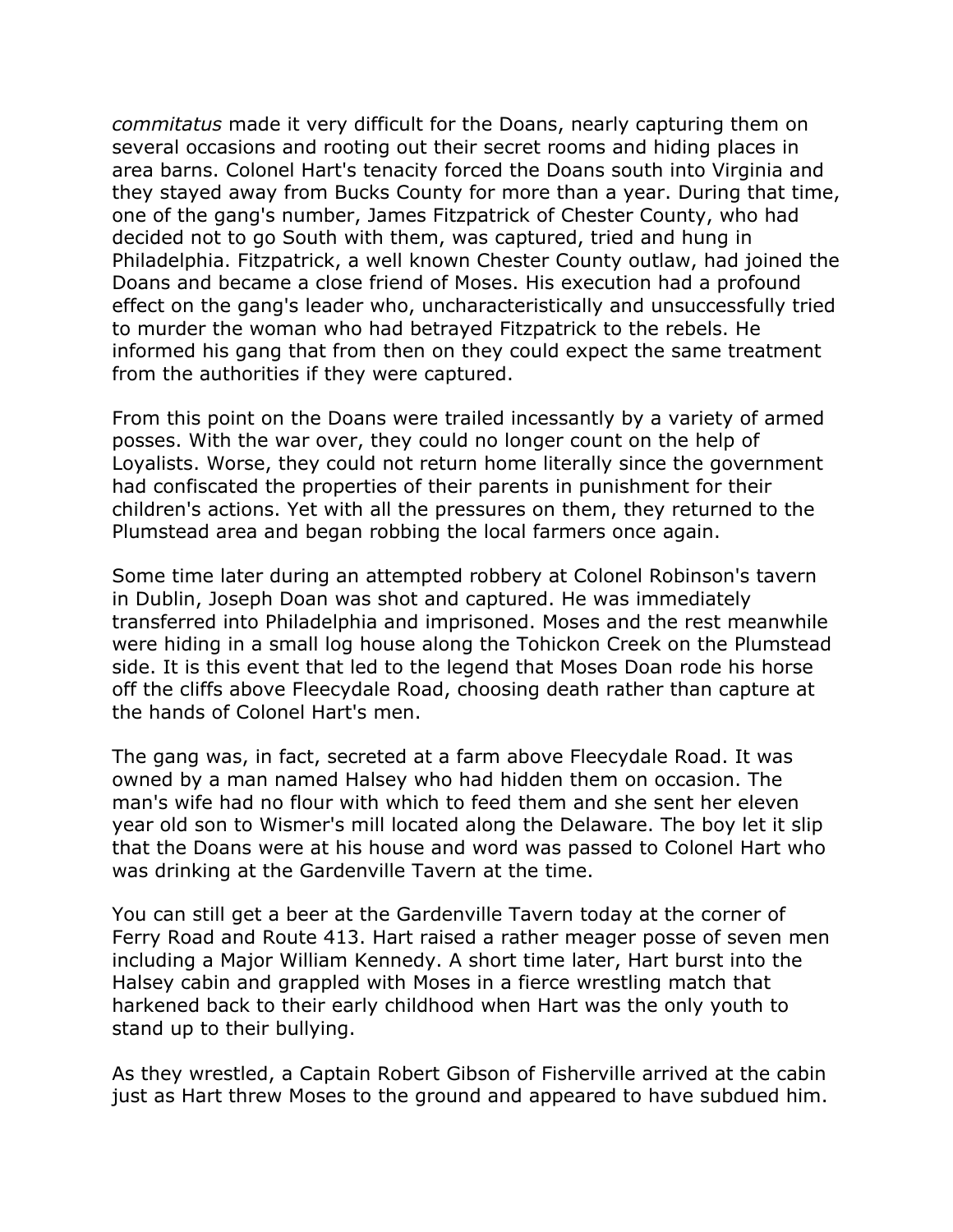Testimony indicates that, at this point, an exhausted Moses surrendered to Hart and the two men who were standing with him. As Colonel Hart released Moses and began to stand, Gibson took aim on the prostrate Moses Doan and fired a musket ball through his heart, killing him instantly.

At that moment Abraham and Levi Doan leaped through the back window of the cabin and tried to escape. Abraham used Mrs. Halsey as a shield and was able to get to his horse and flee, while Levi grabbed his rifle and, holding his pursuers at bay, demanded they release Moses. As Moses was already dead, there could be no bargaining and their silence infuriated Levi who took aim and fired. Tragically the musket ball struck the rifle of Colonel Hart's younger brother, splintered the wood and drove a shard of it into Major Kennedy's groin...the Major would die of the wound two days later at the age of forty.

His funeral, the largest ever held in that area, saw hundreds of local and State military units who had come to pay their respects. The Major was buried with full military honors at the Presbyterian Church in Deep Run where his grave can still be seen today marked with a large white headstone.

The disposition of Moses' body was a different matter. As he lay dead on the steps of the Halsey home, a local man, Philip Hinkle, dragged the body on to his horse and rode with it to Fisherville before anyone could protest. There he came upon Moses' mother and father and dumped the body at their feet crying, "Here is one of your Tory sons. He won't bother any of us soon again."

Moses was interred in a field behind the village of Fisherville in an unmarked grave that has never been found. Seven days following the death of Major Kennedy the Pennsylvania Legislature passed an act designed to bring the Doans to justice. 100 pounds reward was offered for Abraham, Mahlon, Levi and Aaron Doan. Furthermore the family of any citizen killed in an attempt to capture any of the Doans would receive 800 pounds. A month later Mahlon Doan was arrested in Baltimore for stealing horses. He escaped by cutting off the fleshy parts of his heels in order to slip off his iron shackles and although he was tracked by his blood for several miles, he was never found. For years it was believed that he drowned himself in the Chesapeake rather than be captured again but years later, during an interview, the son of outlaw Aaron Doan said that Mahlon escaped to New York where he and other loyalists boarded a boat for England.

On May 15, 1787 Abraham and Levi were arrested in Chester county. Exhausted by years of dogged pursuit, they surrendered without a struggle.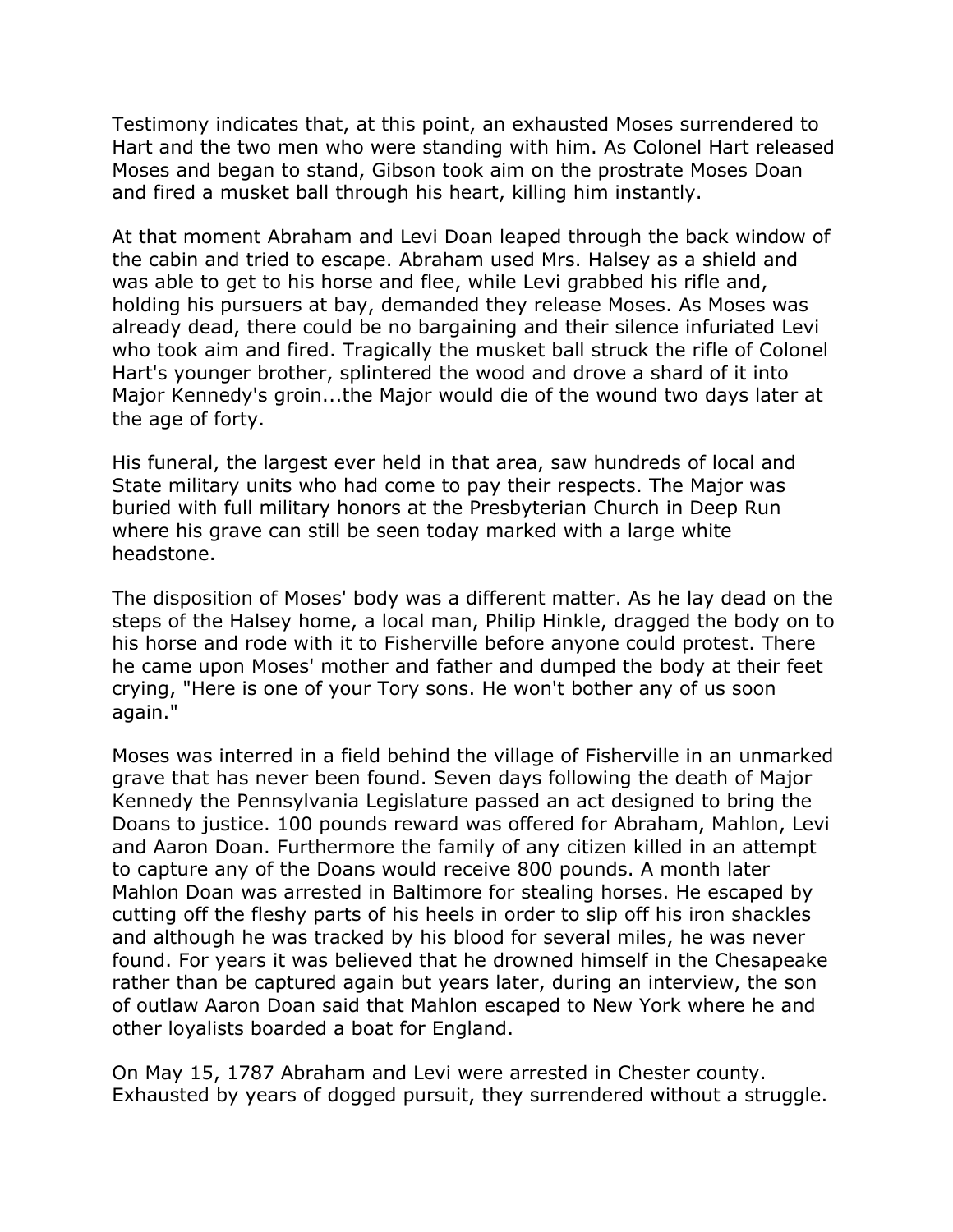They stood trial in Philadelphia, were convicted and taken to Smith's Island and hung on September 24th. True to their legend their days in prison were marked with controversy and several attempted escapes. The controversy centered on the Treaty of Peace signed in 1785 which explicitly protected them from punishment for their actions during the Revolution. Their execution was considered by many to be a gross injustice in light of the treaty. Equally newsworthy were the escape tries which were the work of Mary Doan, Abraham's sister. Her first attempt involved a saw and a file baked into a loaf of bread. Having been discovered and turned away, she returned later that day disguised as an old Quaker woman on her regular visit to the jail. This time she was able to pass a file to her brother. Unfortunately they were hung before they sawed through the bars. Mary Doan pleaded for their bodies and returned home with them to Plumstead where she petitioned the Friends to allow her to bury them in the Meeting House cemetery. The Friends refused and the cousins graves can still be seen outside the far left back wall of the cemetery located on Ferry Road just past the Gardenville Inn.

If you visit it, enter the walled cemetery through the wooden gate in front and walk carefully to the rear left wall. There, if you peek over the wall slowly, you will see the headstones of the two cousins. Do it slowly because legend has it that you should never surprise a Doan whether alive or dead.

Following Levi and Abraham's deaths Aaron and Joseph, Jr. fled to Canada. There is evidence that Joseph, Jr. taught school in Humberstone, Ontario near Niagara Falls and returned to Bucks County to reclaim property in 1820. He later returned to Walpole, Ontario where he lived the remainder of his years. It is believed that Aaron stayed close by and was interred at Humberstone.

Without any doubt The Doans were and have been big news in Bucks County from the moment of their first raid. Periodically the local papers have serialized their life and times which not only spurred newspaper sales but also helped blur much of the evidence concerning their exploits. The first of such stories appeared in the July 1839 issue of *Record of the Volunteers of the United States,* one of several magazines published between 1830-1840 in the interest of military and naval readers After that, serialized accounts of the **Plumstead Cowboys** and the **Bucks County Bandittories** appeared in the *Doylestown Democrat, The Democratic Standard, the Doylestown Watchtower* and several other publications. The issues of these newspapers that contained material about the Doans were always well received.

The continual re-telling of the Doans' story and the emotions involved in interviewing their aging victims and supporters led to a thick layer of myth